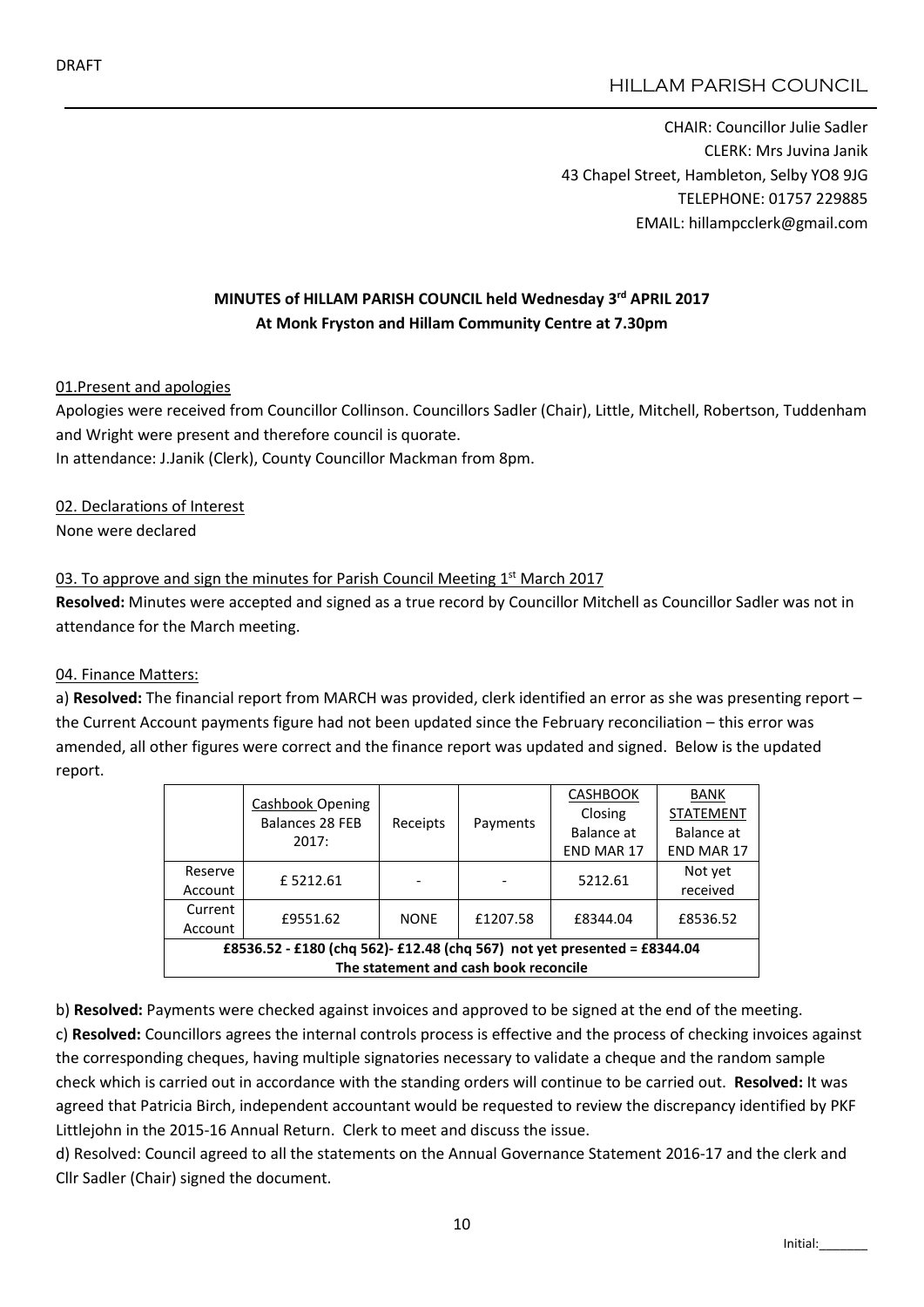## DRAFT

f) Cllr Sadler updated the council that the Pensions Regulator will be changing the requirements for paying employee pensions in the future and a further update will be given as appropriate.

### 05. Discuss and approve any Hillam Parish Council policy updates as necessary

Resolved: The proposed updates from Cllr Sadler were approved. The updated documents will be passed to the clerk to update policy documents and the website documents.

### 06. Review and agree Sub Committees and representatives

Resolved: It was agreed that the individual councillors have the following sub-committee and representative responsibilities:

| Julie Sadler        | Chair<br>Trustee for Monk Fryston Educational Foundation<br><b>Community Engagement Forum meetings</b><br><b>Staffing Sub-Committee</b><br>Lighting Sub-Committee<br>Ring Tree Lights Sub-Committee<br>All meetings for Clerk Employment terms<br>Signatory |
|---------------------|-------------------------------------------------------------------------------------------------------------------------------------------------------------------------------------------------------------------------------------------------------------|
| Jean Collinson      | Vice Chair,<br>Chair of Burton salmon, Hillam and Monk Fryston Burial Board<br>Hillam PC representative and Monk Fryston PC liaison meetings<br>Lighting Sub-Committee<br><b>Staffing Sub-Committee</b><br>Signatory                                        |
| Mary Little         | Co-ordinator for Pub-Is-the-Hub<br>Lighting Sub-Committee<br>Ring Tree Lights Sub-Committee                                                                                                                                                                 |
| Iain Mitchell       | Ring Tree Lights Sub-Committee<br>Internal finance scrutineer<br>Hillam and Monk Fryston Sports Association                                                                                                                                                 |
| lan Robertson       | Representative at Monk Fryston Community Association and also Trustee<br><b>Staffing Committee</b>                                                                                                                                                          |
| Norman Tuddenham    | Representative Burton Salmon, Hillam and Monk Fryston Burial Board<br>Signatory                                                                                                                                                                             |
| <b>Betty Wright</b> | Hillam PC representative and Monk Fryston PC liaison meetings<br>Lighting Sub-Committee<br>Liaison for grass cutting                                                                                                                                        |
|                     | All councillors may be called upon to stand on an Employment issue meeting.                                                                                                                                                                                 |

### 07. Review and update the Asset Register as necessary

The existing Asset Register was reviewed and discussed. A number of items were identified to be added to the register. Resolved: Add new External Hard Drive purchased (£52.31), land near Brick Pond (Community Asset £1), land around Ring Tree (Community Asset £1) and Phone Kiosk (Purchase Price £1) to Asset Register.

*At this point District Councillor John Mackman arrived following a previous engagement. Councillor Mackman updated council on a number of local issues of interest including:*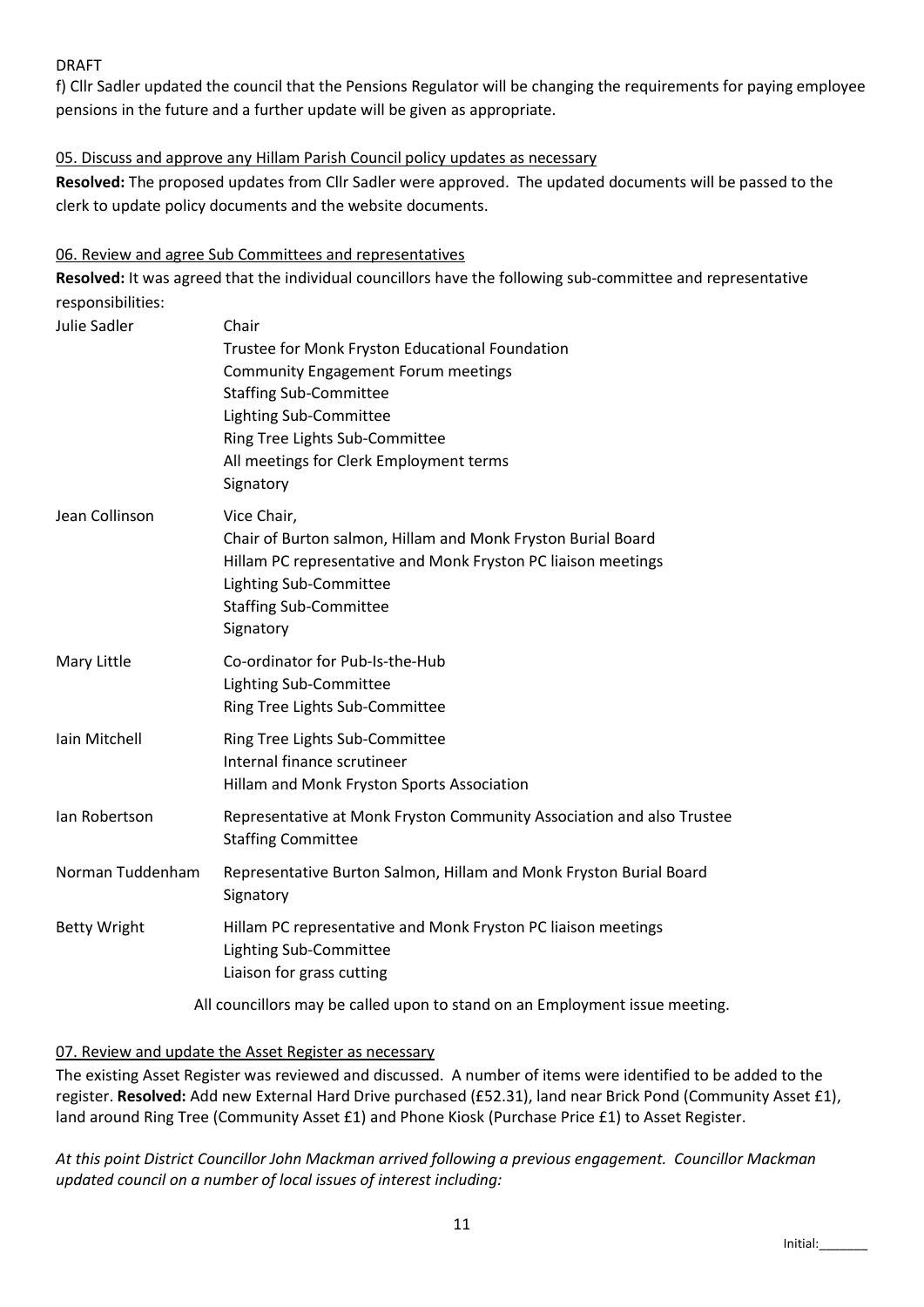DRAFT

- *Initial proposal drawings from developers working on the new Sherburn housing to develop the roundabout (one of their conditions) at JP Plant Hire.*
- *Proposals for industrial units, including those for energy production, to be developed on the site of Kellingley Colliery*
- *New Selby District Council Senior Management Team appointed – pushing for Economic development rather than just residential*
- *Selby Plan is still a work in progress – under constant review by central government which means SDC is constantly reviewing and updating to meet new standards*
- *SDC Don't Be A Waster campaign: Fly – tipping notices to be placed in hotspots*
- *Eggborough Power Station Redevelopment as CCGT consultation stage 2 closed*
- *Hillam parish council gave updates to Cllr Mackman regarding developments in Hillam and asked when the Stonebridge development would be going to Planning Committee – Cllr Mackman believed it was due to be presented at the May Planning Committee meeting.*

It was agreed to move directly onto Agenda Item 10b) Discuss and agree order of work to be carried out on street lamps as recommended by NYCC as Cllr Mackman may be able to assist in the discussion:

## 10b) Discuss and agree order of work to be carried out on street lamps as recommended by NYCC

The list of works highlighted by NYCC after the street lamp review was discussed and the work necessary is considerable. It was agreed that it was not an affordable option to carry out all the work in one go therefore the issues were prioritised for attention. Resolved: The remedial works recommended for lamps 15, 35 and 36 are to be initiated and clerk is to enquire regarding NYCC adoption of the lamps if upgrades are done to their standards.

## 08. Defibrillator Seminar Update discuss action needed to finalise VETS list

Clerk had taken a register and 13 people were in attendance. Those who gave email addresses will receive a certificate. Overall feeling was that it was a worthwhile event with valuable information. The VETS list ideally needs 2 more people, the PC update for the new edition of Hillam News asks for volunteers. Resolved: Councillors requested clarification on how the VETS will work if ambulance service is occupying the responder's only available telephone line. Will the ambulance service be able to initiate the VETS call? Clerk to enquire. VETS registering is on hold until complete.

### 09. Discuss Time Capsule Event details

Resolved: The agreed day for the burial of the Time Capsule is MAY DAY – Monday  $1<sup>st</sup>$  May 2017 at 12pm. A plaque will be acquired which will mark the burial. Councillors Robertson and Tuddenham will dig the hole. Cllr Sadler will arrange background music for the event. Villagers are to be notified via Facebook, website, word of mouth and poster in the noticeboard. Clerk to make poster and update website. Councillor Tuddenham has some further items to go in the Time Capsule.

### 10. Village Maintenance

a) Grass cutting contract with S.G Parkin Landscapes for the year 2017-18 were reviewed and approval was proposed by Cllr Robertson and seconded by Cllr Little. Clerk to send contract to S.G. Parkin.

- b) This matter was discussed earlier in the meeting
- c) Matters to report to the clerk:

i) A small group of villagers have come forward and volunteered to oversee the maintenance and upkeep of a number of small areas of the village. The offer is widely welcomed by council but work must ot take place without parish council consent. It was suggested at the March meeting that a committee be formed by the volunteers, plans for improvement and maintenance must then be presented to the parish council which will check for any potential problems that might arise from the plans – approval/consent will be given as appropriate and efforts will be greatly appreciated. Cllr Little to inform the group of volunteers of this process.